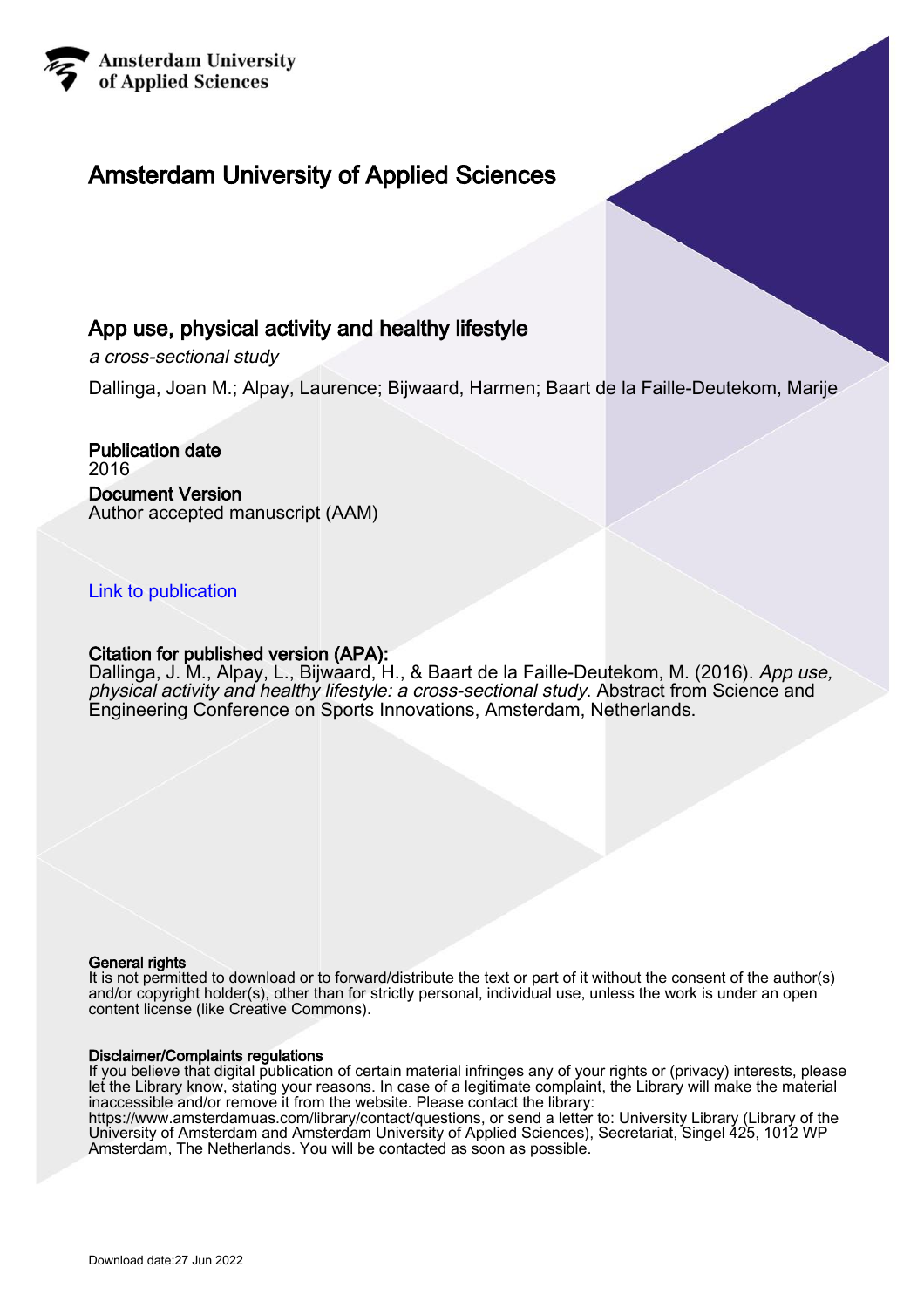### **APP USE, PHYSICAL ACTIVITY AND HEALTHY LIFESTYLE: A CROSS SECTIONAL STUDY**

## **Joan M. Dallinga\*1,2, Laurence Alpay<sup>2</sup> , Harmen Bijwaard2 and Marije Baart de la Faille-Deutekom1,2**

<sup>1</sup> Faculty of Sports and Nutrition, Amsterdam University of Applied Sciences, Dr. Meurerlaan 8, 1067 SM Amsterdam, The Netherlands <sup>2</sup>Faculty of Health, Sports and Social Work, Inholland University of Applied Sciences, Bijdorplaan 15, 2015 CE Haarlem, The Netherlands Email: j.m.dallinga@hva.nl

Purpose: Physical inactivity is a growing public health concern. There is need for innovative ways to promote physical activity and a healthy lifestyle. Use of mobile applications (apps) may be a powerful tool to encourage physical activity and a healthy lifestyle [1,2]. For instance, apps may be used in the preparation of a running event. However, there is little evidence for the relationship between app use and change in physical activity and health in recreational runners. The aim of this study was to determine the relationship between the use of apps and changes in physical activity, health and lifestyle behavior, and self-image of short and long distance runners.

Methods: A cross sectional study was designed. A random selection of 15,000 runners (of 54,000 participants) of a 16 and 6.4km recreational run (Dam tot Damloop) in the Netherlands was invited to participate in an online survey two days after the run. Anthropometrics, app use, activity level, preparation for running event, running physical activity (RPA), health and lifestyle, and self-image were addressed. A chi-squared test was conducted to analyze differences between app users and non-app users in baseline characteristics as well as in RPA, healthy lifestyle and perceived health. In addition, a multivariate logistic regression analysis was performed to determine if app use could predict RPA, perceived health and lifestyle, and selfimage. We controlled for age, gender, BMI, kilometers per week before preparation and exercise frequency in last year.

Results: Of the 15,000 invited runners, 28% responded. More app users were female (16km: p=0.027; 6.4km: p=0.002), app users were significantly younger compared to non-app users (16 km & 6.4km:  $p<0.001$  and trained less often (16km:  $p<0.001$ ; 6.4km:  $p=0.015$ ). In the 6.4km runners, app users were more often overweight  $(p=0.024)$ . It seemed that app users trained fewer kilometers before they had started the preparation for the running event, compared to non-app users (16km: p<0.001; 6.4km: p=0.003). For the 16km, there were more app users who trained 12 weeks or more and who did not schedule a specific training period for this event compared to non-app users (p<0.001). For the 6.4km, app users trained more often 6-11 weeks and 12 weeks